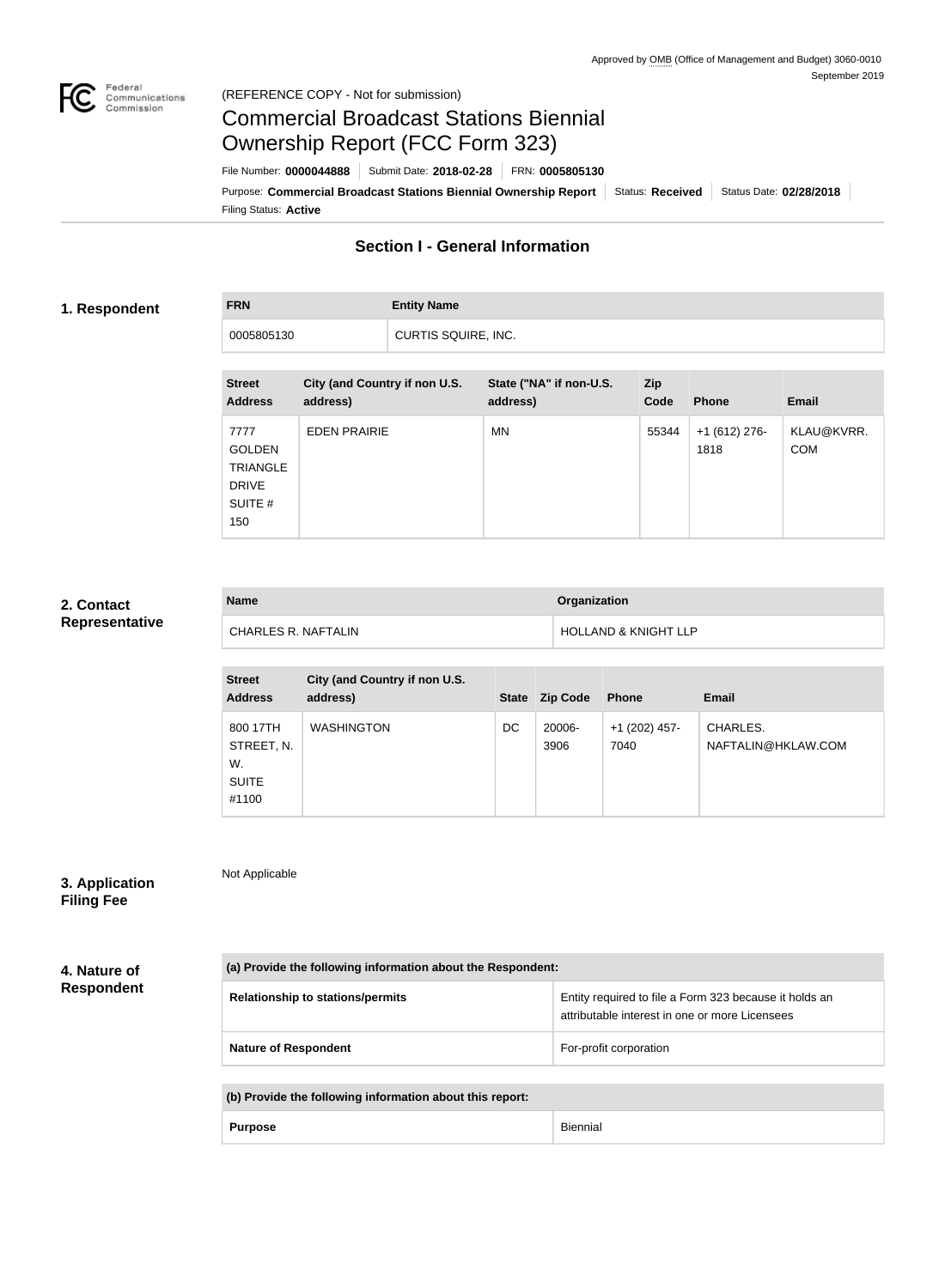#### **"As of" date** 10/01/2017

**When filing a biennial ownership report or validating and resubmitting a prior biennial ownership report, this date must be Oct. 1 of the year in which this report is filed.**

#### **5. Licensee(s) and Station(s)**

**Respondent is filing this report to cover the following Licensee(s) and station(s):**

| <b>Licensee/Permittee Name</b> |                  |             | <b>FRN</b>   |                |
|--------------------------------|------------------|-------------|--------------|----------------|
| KQDS ACQUISITION CORP.         |                  |             | 0003914025   |                |
|                                |                  |             |              |                |
| Fac. ID No.                    | <b>Call Sign</b> | <b>City</b> | <b>State</b> | <b>Service</b> |
|                                |                  |             |              |                |

| Licensee/Permittee Name      | <b>FRN</b> |
|------------------------------|------------|
| RED RIVER BROADCAST CO., LLC | 0002622165 |

35525 KQDS-TV DULUTH MN DTV

| Fac. ID No. | <b>Call Sign</b> | <b>City</b>        | <b>State</b> | <b>Service</b> |
|-------------|------------------|--------------------|--------------|----------------|
| 55362       | <b>KNRR</b>      | <b>PEMBINA</b>     | <b>ND</b>    | <b>DTV</b>     |
| 55364       | <b>KJRR</b>      | <b>JAMESTOWN</b>   | <b>ND</b>    | <b>DTV</b>     |
| 55370       | <b>KBRR</b>      | THIEF RIVER FALLS  | <b>MN</b>    | <b>DTV</b>     |
| 55372       | <b>KVRR</b>      | <b>FARGO</b>       | <b>ND</b>    | <b>DTV</b>     |
| 55375       | KDLV-TV          | <b>MITCHELL</b>    | <b>SD</b>    | <b>DTV</b>     |
| 55379       | KDLT-TV          | <b>SIOUX FALLS</b> | <b>SD</b>    | <b>DTV</b>     |

### **Section II – Biennial Ownership Information**

**1. 47 C.F.R. Section 73.3613 and Other Documents**

Licensee Respondents that hold authorizations for one or more full power television, AM, and/or FM stations should list all contracts and other instruments set forth in 47 C.F.R. Section 73.3613(a) through (c) for the facility or facilities listed on this report. In addition, attributable Local Marketing Agreements (LMAs) and attributable Joint Sales Agreements (JSAs) must be disclosed by the licensee of the brokering station on its ownership report. If the agreement is an attributable LMA, an attributable JSA, or a network affiliation agreement, check the appropriate box. Otherwise, select "Other." Non-Licensee Respondents, as well as Licensee Respondents that only hold authorizations for Class A television and/or low power television stations, should select "Not Applicable" in response to this question.

Not Applicable.

#### **2. Ownership Interests**

**(a)** Ownership Interests. This Question requires Respondents to enter detailed information about ownership interests by generating a series of subforms. Answer each question on each subform. The first subform listing should be for the Respondent itself. If the Respondent is not a natural person, also list each of the officers, directors, stockholders, non-insulated partners, non-insulated members, and any other persons or entities with a direct attributable interest in the Respondent pursuant to the standards set forth in 47 C.F.R. Section 73.3555. (A "direct" interest is one that is not held through any intervening companies or entities.) List each interest holder with a direct attributable interest in the Respondent separately.

Leave the percentage of total assets (Equity Debt Plus) field blank for an interest holder unless that interest holder has an attributable interest in the Respondent solely on the basis of the Commission's Equity Debt Plus attribution standard, 47 C.F.R. Section 73.3555, Note 2(i).

In the case of vertical or indirect ownership structures, list only those interests in the Respondent that also represent an attributable interest in the Licensee(s) for which the report is being submitted.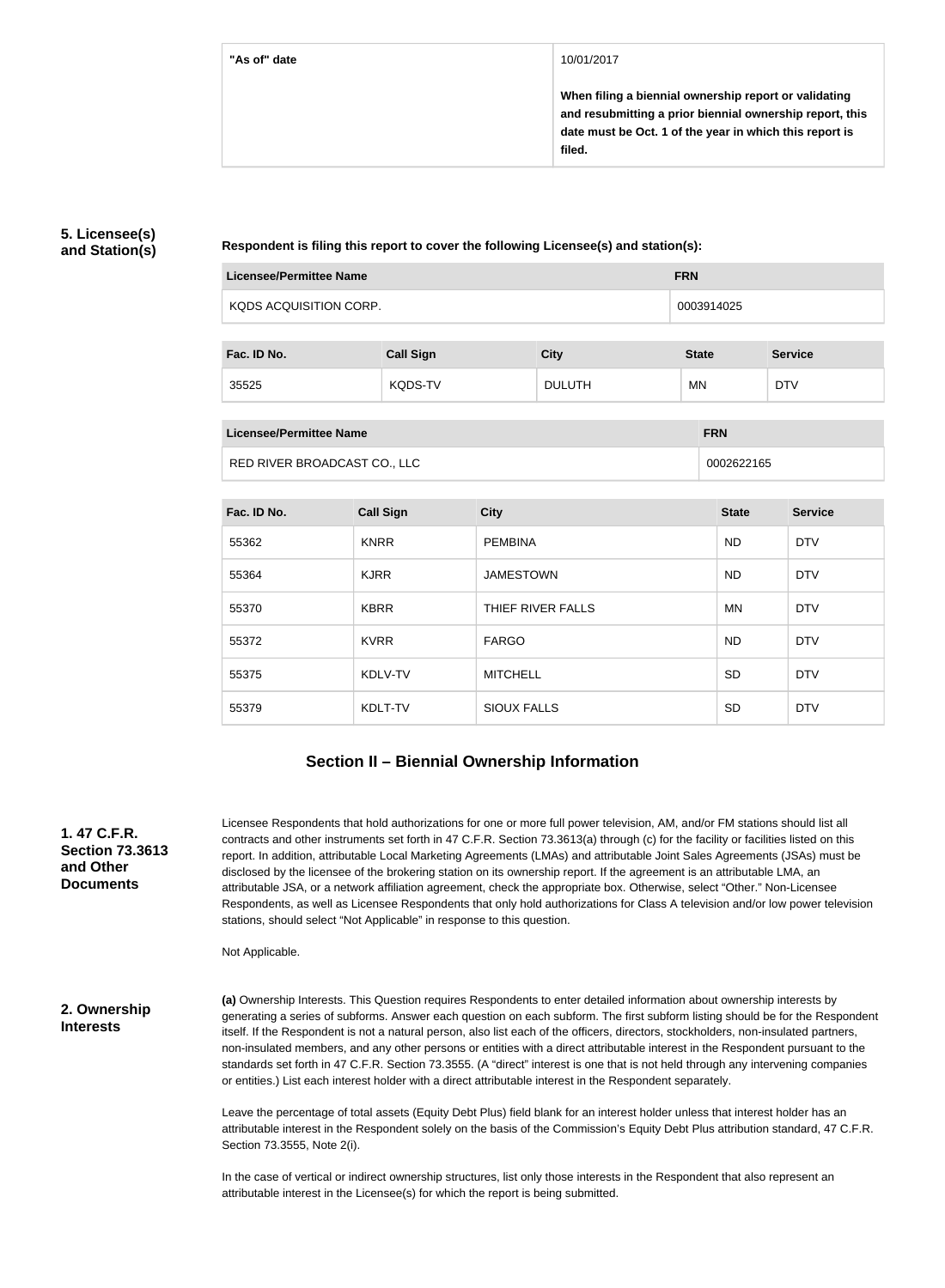Entities that are part of an organizational structure that includes holding companies or other forms of indirect ownership must file separate ownership reports. In such a structure do not report, or file a separate report for, any interest holder that does not have an attributable interest in the Licensee(s) for which the report is being submitted.

Please see the Instructions for further detail concerning interests that must be reported in response to this question.

The Respondent must provide an FCC Registration Number for each interest holder reported in response to this question. Please see the Instructions for detailed information and guidance concerning this requirement.

| <b>Ownership Information</b>                                                                                                     |                                                         |                            |  |  |
|----------------------------------------------------------------------------------------------------------------------------------|---------------------------------------------------------|----------------------------|--|--|
| <b>FRN</b>                                                                                                                       | 0005805130                                              |                            |  |  |
| <b>Entity Name</b>                                                                                                               | CURTIS SQUIRE, INC.                                     |                            |  |  |
| <b>Address</b>                                                                                                                   | PO Box                                                  |                            |  |  |
|                                                                                                                                  | <b>Street 1</b>                                         | 7777 GOLDEN TRIANGLE DRIVE |  |  |
|                                                                                                                                  | <b>Street 2</b>                                         | <b>SUITE #150</b>          |  |  |
|                                                                                                                                  | <b>City</b>                                             | <b>EDEN PRAIRIE</b>        |  |  |
|                                                                                                                                  | State ("NA" if non-U.S.<br><b>MN</b><br>address)        |                            |  |  |
|                                                                                                                                  | <b>Zip/Postal Code</b>                                  | 55344                      |  |  |
|                                                                                                                                  | Country (if non-U.S.<br>address)                        | <b>United States</b>       |  |  |
| <b>Listing Type</b>                                                                                                              | Respondent                                              |                            |  |  |
| <b>Positional Interests</b><br>(check all that apply)                                                                            | Respondent                                              |                            |  |  |
| <b>Tribal Nation or Tribal</b><br><b>Entity</b>                                                                                  | Interest holder is not a Tribal nation or Tribal entity |                            |  |  |
| <b>Interest Percentages</b><br>(enter percentage values                                                                          | Voting<br>0.0%<br><b>Jointly Held?</b><br><b>No</b>     |                            |  |  |
| from 0.0 to 100.0)                                                                                                               | <b>Equity</b>                                           | 0.0%                       |  |  |
|                                                                                                                                  | <b>Total assets (Equity Debt</b><br>Plus)               | 0.0%                       |  |  |
| Does interest holder have an attributable interest in one or more broadcast stations<br>No<br>that do not appear on this report? |                                                         |                            |  |  |

#### **Ownership Information**

| <b>FRN</b>     | 0025081548                          |                                        |  |
|----------------|-------------------------------------|----------------------------------------|--|
| <b>Name</b>    | <b>ANITA KUNIN</b>                  |                                        |  |
| <b>Address</b> | PO Box                              |                                        |  |
|                | <b>Street 1</b>                     | C/O CURTIS SQUIRE, INC.                |  |
|                | <b>Street 2</b>                     | 7777 GOLDEN TRIANGLE DRIVE, SUITE #150 |  |
|                | <b>City</b>                         | <b>EDEN PRAIRIE</b>                    |  |
|                | State ("NA" if non-U.S.<br>address) | ΜN                                     |  |
|                | <b>Zip/Postal Code</b>              | 55344                                  |  |
|                | Country (if non-U.S.<br>address)    | <b>United States</b>                   |  |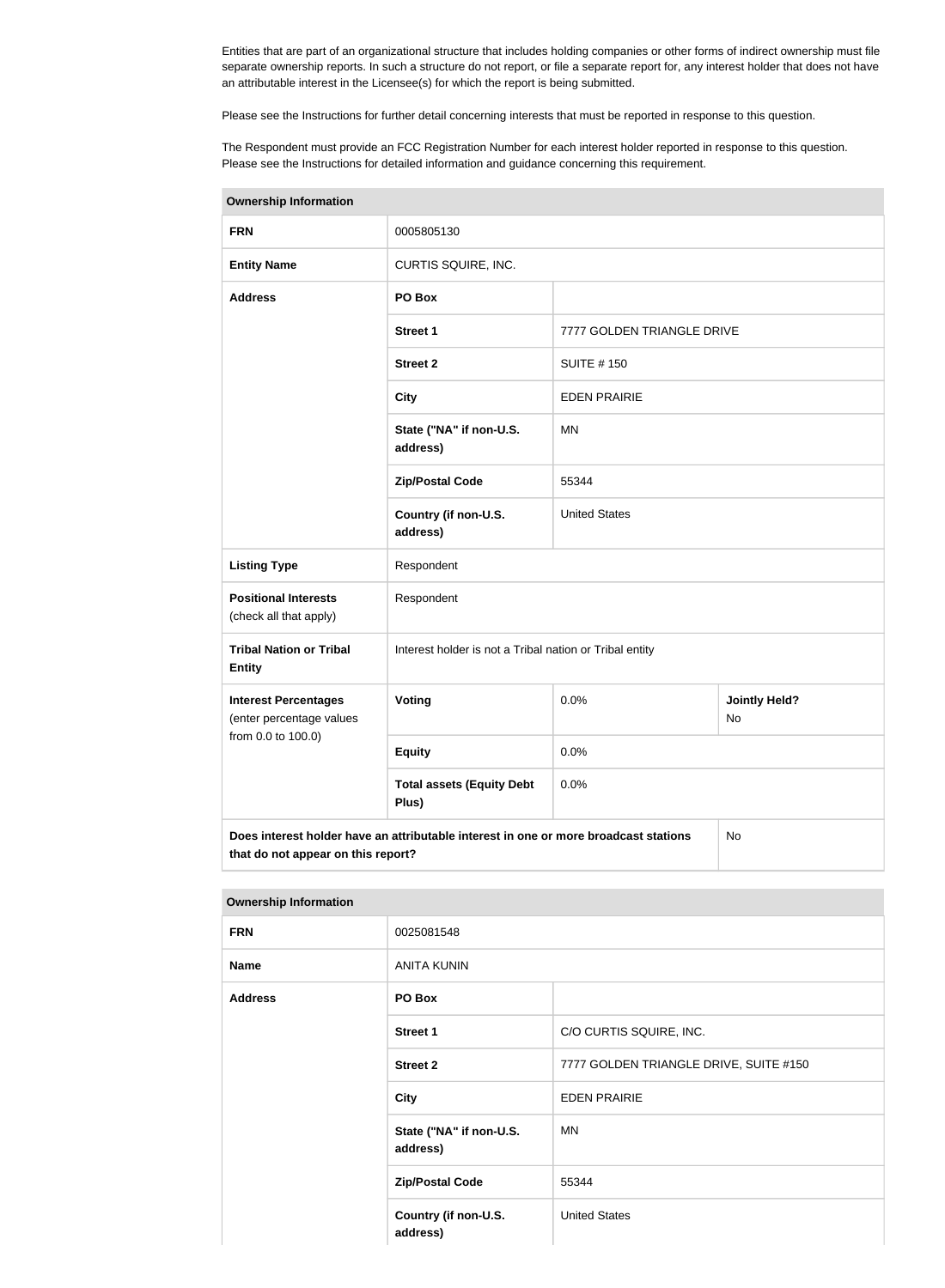| <b>Listing Type</b>                                                                                                               | <b>Other Interest Holder</b>              |                        |                                   |  |
|-----------------------------------------------------------------------------------------------------------------------------------|-------------------------------------------|------------------------|-----------------------------------|--|
| <b>Positional Interests</b><br>(check all that apply)                                                                             | Officer, Director, Owner, Stockholder     |                        |                                   |  |
| Citizenship, Gender,<br><b>Ethnicity, and Race</b><br><b>Information (Natural</b><br><b>Persons Only)</b>                         | <b>Citizenship</b>                        | US                     |                                   |  |
|                                                                                                                                   | Gender                                    | Female                 |                                   |  |
|                                                                                                                                   | <b>Ethnicity</b>                          | Not Hispanic or Latino |                                   |  |
|                                                                                                                                   | Race                                      | White                  |                                   |  |
| <b>Interest Percentages</b><br>(enter percentage values                                                                           | Voting                                    | 0.7%                   | <b>Jointly Held?</b><br><b>No</b> |  |
| from 0.0 to 100.0)                                                                                                                | <b>Equity</b>                             | 0.7%                   |                                   |  |
|                                                                                                                                   | <b>Total assets (Equity Debt</b><br>Plus) |                        |                                   |  |
| Does interest holder have an attributable interest in one or more broadcast stations<br>No.<br>that do not appear on this report? |                                           |                        |                                   |  |

| <b>Ownership Information</b>                              |                                           |                                        |                            |  |
|-----------------------------------------------------------|-------------------------------------------|----------------------------------------|----------------------------|--|
| <b>FRN</b>                                                | 0015199177                                |                                        |                            |  |
| <b>Name</b>                                               | <b>WILLIAM E. KUNIN</b>                   |                                        |                            |  |
| <b>Address</b>                                            | PO Box                                    |                                        |                            |  |
|                                                           | <b>Street 1</b>                           | C/O CURTIS SQUIRE, INC.                |                            |  |
|                                                           | <b>Street 2</b>                           | 7777 GOLDEN TRIANGLE DRIVE, SUITE #150 |                            |  |
|                                                           | <b>City</b>                               | <b>EDEN PRAIRIE</b>                    |                            |  |
|                                                           | State ("NA" if non-U.S.<br>address)       | <b>MN</b>                              |                            |  |
|                                                           | <b>Zip/Postal Code</b>                    | 55344                                  |                            |  |
|                                                           | Country (if non-U.S.<br>address)          | <b>United States</b>                   |                            |  |
| <b>Listing Type</b>                                       | Other Interest Holder                     |                                        |                            |  |
| <b>Positional Interests</b><br>(check all that apply)     | Officer, Director, Owner, Stockholder     |                                        |                            |  |
| Citizenship, Gender,                                      | <b>Citizenship</b>                        | <b>GB</b>                              |                            |  |
| <b>Ethnicity, and Race</b><br><b>Information (Natural</b> | Gender                                    | Male                                   |                            |  |
| <b>Persons Only)</b>                                      | <b>Ethnicity</b>                          | Not Hispanic or Latino                 |                            |  |
|                                                           | Race                                      | White                                  |                            |  |
| <b>Interest Percentages</b><br>(enter percentage values   | <b>Voting</b>                             | 24.8%                                  | <b>Jointly Held?</b><br>No |  |
| from 0.0 to 100.0)                                        | <b>Equity</b>                             | 24.8%                                  |                            |  |
|                                                           | <b>Total assets (Equity Debt</b><br>Plus) |                                        |                            |  |
|                                                           |                                           |                                        |                            |  |

**Does interest holder have an attributable interest in one or more broadcast stations that do not appear on this report?**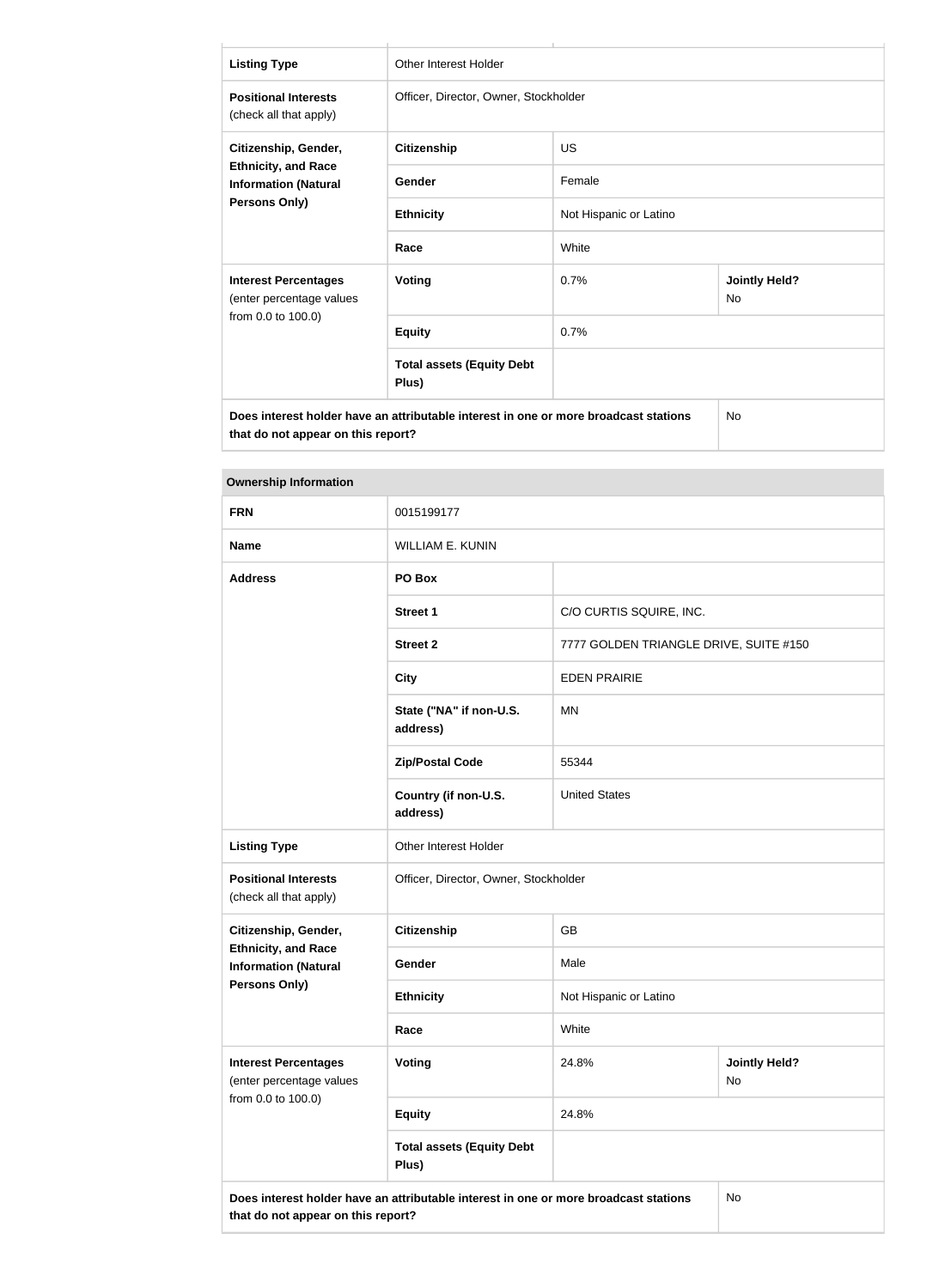| <b>Ownership Information</b>                                                                                                     |                                           |                                        |                            |  |
|----------------------------------------------------------------------------------------------------------------------------------|-------------------------------------------|----------------------------------------|----------------------------|--|
| <b>FRN</b>                                                                                                                       | 0015199094                                |                                        |                            |  |
| <b>Name</b>                                                                                                                      | DAVID B. KUNIN                            |                                        |                            |  |
| <b>Address</b>                                                                                                                   | PO Box                                    |                                        |                            |  |
|                                                                                                                                  | <b>Street 1</b>                           | C/O CURTIS SQUIRE, INC.                |                            |  |
|                                                                                                                                  | <b>Street 2</b>                           | 7777 GOLDEN TRIANGLE DRIVE, SUITE #150 |                            |  |
|                                                                                                                                  | <b>City</b>                               | <b>EDEN PRAIRIE</b>                    |                            |  |
|                                                                                                                                  | State ("NA" if non-U.S.<br>address)       | <b>MN</b>                              |                            |  |
|                                                                                                                                  | <b>Zip/Postal Code</b>                    | 55344                                  |                            |  |
|                                                                                                                                  | Country (if non-U.S.<br>address)          | <b>United States</b>                   |                            |  |
| <b>Listing Type</b>                                                                                                              | Other Interest Holder                     |                                        |                            |  |
| <b>Positional Interests</b><br>(check all that apply)                                                                            | Officer, Director, Owner, Stockholder     |                                        |                            |  |
| Citizenship, Gender,                                                                                                             | <b>Citizenship</b>                        | <b>US</b>                              |                            |  |
| <b>Ethnicity, and Race</b><br><b>Information (Natural</b>                                                                        | Gender                                    | Male                                   |                            |  |
| Persons Only)                                                                                                                    | <b>Ethnicity</b>                          | Not Hispanic or Latino                 |                            |  |
|                                                                                                                                  | Race                                      | White                                  |                            |  |
| <b>Interest Percentages</b><br>(enter percentage values                                                                          | <b>Voting</b>                             | 24.8%                                  | <b>Jointly Held?</b><br>No |  |
| from 0.0 to 100.0)                                                                                                               | <b>Equity</b>                             | 24.8%                                  |                            |  |
|                                                                                                                                  | <b>Total assets (Equity Debt</b><br>Plus) |                                        |                            |  |
| Does interest holder have an attributable interest in one or more broadcast stations<br>No<br>that do not appear on this report? |                                           |                                        |                            |  |

#### **Ownership Information**

| <b>FRN</b>          | 0015199045                          |                                        |  |
|---------------------|-------------------------------------|----------------------------------------|--|
| <b>Name</b>         | ANDREW P. KUNIN                     |                                        |  |
| <b>Address</b>      | PO Box                              |                                        |  |
|                     | <b>Street 1</b>                     | C/O CURTIS SQUIRE, INC.                |  |
|                     | <b>Street 2</b>                     | 7777 GOLDEN TRIANGLE DRIVE, SUITE #150 |  |
|                     | <b>City</b>                         | <b>EDEN PRAIRIE</b>                    |  |
|                     | State ("NA" if non-U.S.<br>address) | <b>MN</b>                              |  |
|                     | <b>Zip/Postal Code</b>              | 55344                                  |  |
|                     | Country (if non-U.S.<br>address)    | <b>United States</b>                   |  |
| <b>Listing Type</b> | Other Interest Holder               |                                        |  |
|                     |                                     |                                        |  |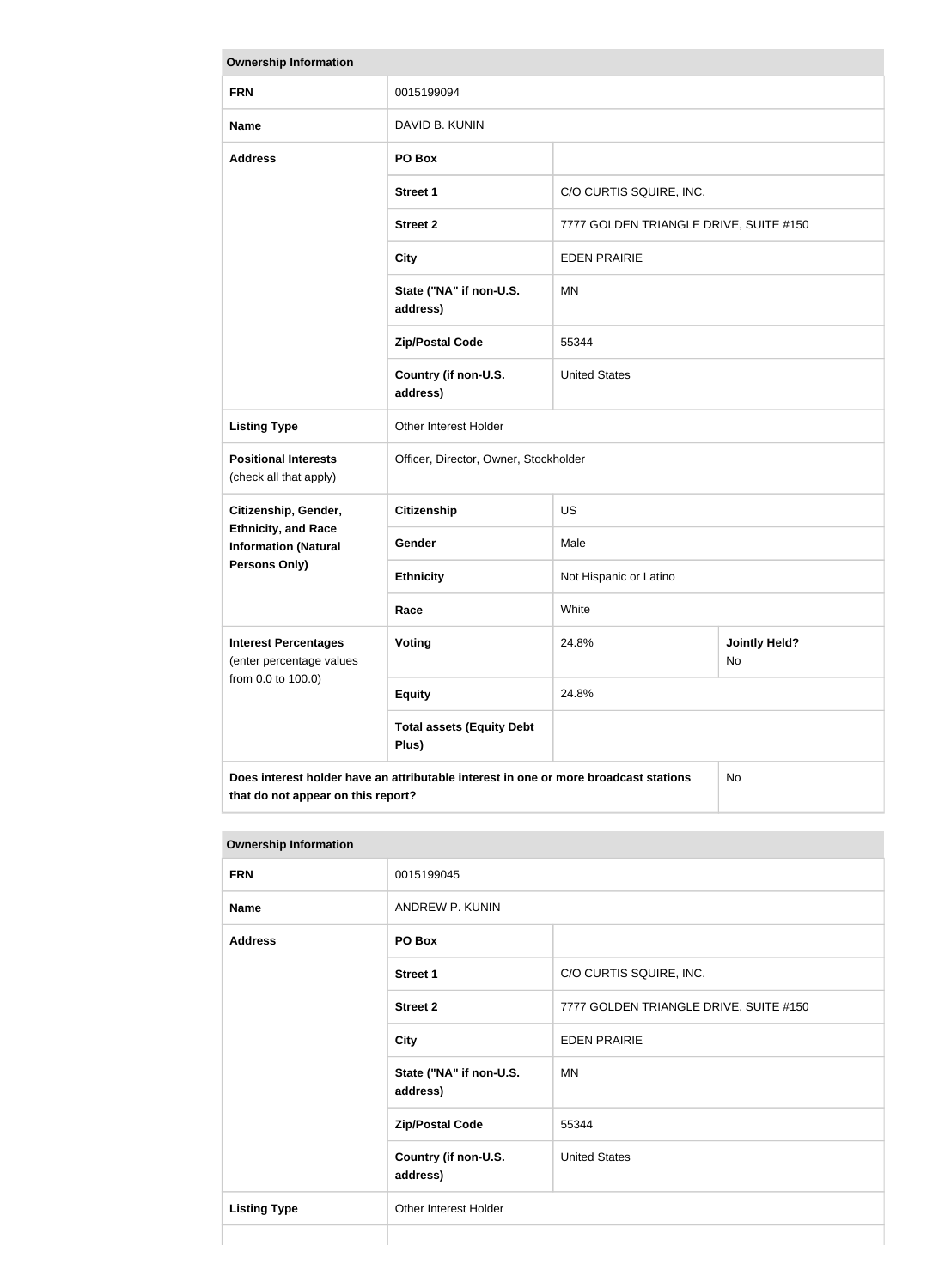| <b>Positional Interests</b><br>(check all that apply)                                                                      | Officer, Director, Owner, Stockholder     |                        |                                   |  |
|----------------------------------------------------------------------------------------------------------------------------|-------------------------------------------|------------------------|-----------------------------------|--|
| Citizenship, Gender,<br><b>Ethnicity, and Race</b><br><b>Information (Natural</b><br>Persons Only)                         | <b>Citizenship</b>                        | <b>US</b>              |                                   |  |
|                                                                                                                            | Gender                                    | Male                   |                                   |  |
|                                                                                                                            | <b>Ethnicity</b>                          | Not Hispanic or Latino |                                   |  |
|                                                                                                                            | Race                                      | White                  |                                   |  |
| <b>Interest Percentages</b><br>(enter percentage values                                                                    | <b>Voting</b>                             | 24.8%                  | <b>Jointly Held?</b><br><b>No</b> |  |
| from 0.0 to 100.0)                                                                                                         | <b>Equity</b>                             | 24.8%                  |                                   |  |
|                                                                                                                            | <b>Total assets (Equity Debt</b><br>Plus) |                        |                                   |  |
| Does interest holder have an attributable interest in one or more broadcast stations<br>that do not appear on this report? |                                           |                        | <b>No</b>                         |  |

| <b>FRN</b>                                                                                                                       | 0015199144                                |                                        |  |
|----------------------------------------------------------------------------------------------------------------------------------|-------------------------------------------|----------------------------------------|--|
| <b>Name</b>                                                                                                                      | <b>JAMES T. KUNIN</b>                     |                                        |  |
| <b>Address</b>                                                                                                                   | PO Box                                    |                                        |  |
|                                                                                                                                  | <b>Street 1</b>                           | C/O CURTIS SQUIRE, INC.                |  |
|                                                                                                                                  | <b>Street 2</b>                           | 7777 GOLDEN TRIANGLE DRIVE, SUITE #150 |  |
|                                                                                                                                  | <b>City</b>                               | <b>EDEN PRAIRIE</b>                    |  |
|                                                                                                                                  | State ("NA" if non-U.S.<br>address)       | ΜN                                     |  |
|                                                                                                                                  | <b>Zip/Postal Code</b>                    | 55344                                  |  |
|                                                                                                                                  | Country (if non-U.S.<br>address)          | <b>United States</b>                   |  |
| <b>Listing Type</b>                                                                                                              | Other Interest Holder                     |                                        |  |
| <b>Positional Interests</b><br>(check all that apply)                                                                            | Officer, Director, Owner, Stockholder     |                                        |  |
| Citizenship, Gender,                                                                                                             | <b>Citizenship</b>                        | <b>US</b>                              |  |
| <b>Ethnicity, and Race</b><br><b>Information (Natural</b>                                                                        | Gender                                    | Male                                   |  |
| <b>Persons Only)</b>                                                                                                             | <b>Ethnicity</b>                          | Not Hispanic or Latino                 |  |
|                                                                                                                                  | Race                                      | White                                  |  |
| <b>Interest Percentages</b><br>(enter percentage values                                                                          | Voting                                    | 24.8%<br><b>Jointly Held?</b><br>No    |  |
| from 0.0 to 100.0)                                                                                                               | <b>Equity</b>                             | 24.8%                                  |  |
|                                                                                                                                  | <b>Total assets (Equity Debt</b><br>Plus) |                                        |  |
| Does interest holder have an attributable interest in one or more broadcast stations<br>No<br>that do not appear on this report? |                                           |                                        |  |

#### **Ownership Information**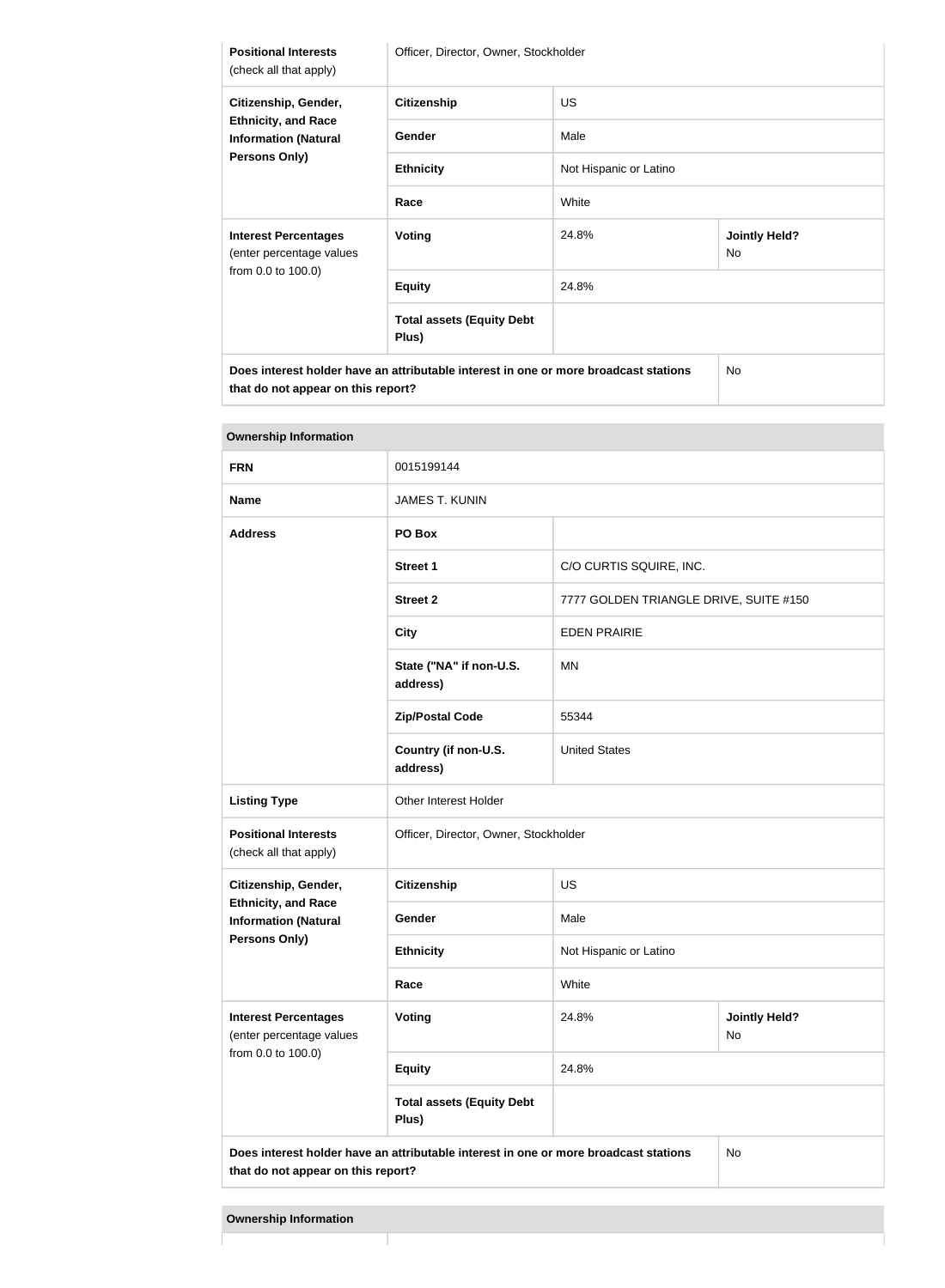| <b>FRN</b>                                                | 0025081829                                                                           |                                        |                            |  |
|-----------------------------------------------------------|--------------------------------------------------------------------------------------|----------------------------------------|----------------------------|--|
| <b>Name</b>                                               | <b>CARRIE ROBINSON</b>                                                               |                                        |                            |  |
| <b>Address</b>                                            | PO Box                                                                               |                                        |                            |  |
|                                                           | <b>Street 1</b>                                                                      | C/O CURTIS SQUIRE, INC.                |                            |  |
|                                                           | <b>Street 2</b>                                                                      | 7777 GOLDEN TRIANGLE DRIVE, SUITE #150 |                            |  |
|                                                           | <b>City</b>                                                                          | <b>EDEN PRAIRIE</b>                    |                            |  |
|                                                           | State ("NA" if non-U.S.<br>address)                                                  | <b>MN</b>                              |                            |  |
|                                                           | <b>Zip/Postal Code</b>                                                               | 55344                                  |                            |  |
|                                                           | Country (if non-U.S.<br>address)                                                     | <b>United States</b>                   |                            |  |
| <b>Listing Type</b>                                       | Other Interest Holder                                                                |                                        |                            |  |
| <b>Positional Interests</b><br>(check all that apply)     | Officer                                                                              |                                        |                            |  |
| Citizenship, Gender,                                      | <b>Citizenship</b>                                                                   | <b>US</b>                              |                            |  |
| <b>Ethnicity, and Race</b><br><b>Information (Natural</b> | Gender                                                                               | Female                                 |                            |  |
| <b>Persons Only)</b>                                      | <b>Ethnicity</b>                                                                     | Not Hispanic or Latino                 |                            |  |
|                                                           | Race                                                                                 | White                                  |                            |  |
| <b>Interest Percentages</b><br>(enter percentage values   | <b>Voting</b>                                                                        | 0.0%                                   | <b>Jointly Held?</b><br>No |  |
| from 0.0 to 100.0)                                        | <b>Equity</b>                                                                        | 0.0%                                   |                            |  |
|                                                           | <b>Total assets (Equity Debt</b><br>Plus)                                            |                                        |                            |  |
| that do not appear on this report?                        | Does interest holder have an attributable interest in one or more broadcast stations |                                        | No                         |  |

| <b>Ownership Information</b>                          |                                     |                                        |  |
|-------------------------------------------------------|-------------------------------------|----------------------------------------|--|
| <b>FRN</b>                                            | 0025082033                          |                                        |  |
| <b>Name</b>                                           | <b>JOHN EXLINE</b>                  |                                        |  |
| <b>Address</b>                                        | PO Box                              |                                        |  |
|                                                       | <b>Street 1</b>                     | C/O CURTIS SQUIRE, INC.                |  |
|                                                       | <b>Street 2</b>                     | 7777 GOLDEN TRIANGLE DRIVE, SUITE #150 |  |
|                                                       | <b>City</b>                         | <b>EDEN PRAIRIE</b>                    |  |
|                                                       | State ("NA" if non-U.S.<br>address) | MN                                     |  |
|                                                       | <b>Zip/Postal Code</b>              | 55344                                  |  |
|                                                       | Country (if non-U.S.<br>address)    | <b>United States</b>                   |  |
| <b>Listing Type</b>                                   | Other Interest Holder               |                                        |  |
| <b>Positional Interests</b><br>(check all that apply) | Officer                             |                                        |  |
|                                                       |                                     |                                        |  |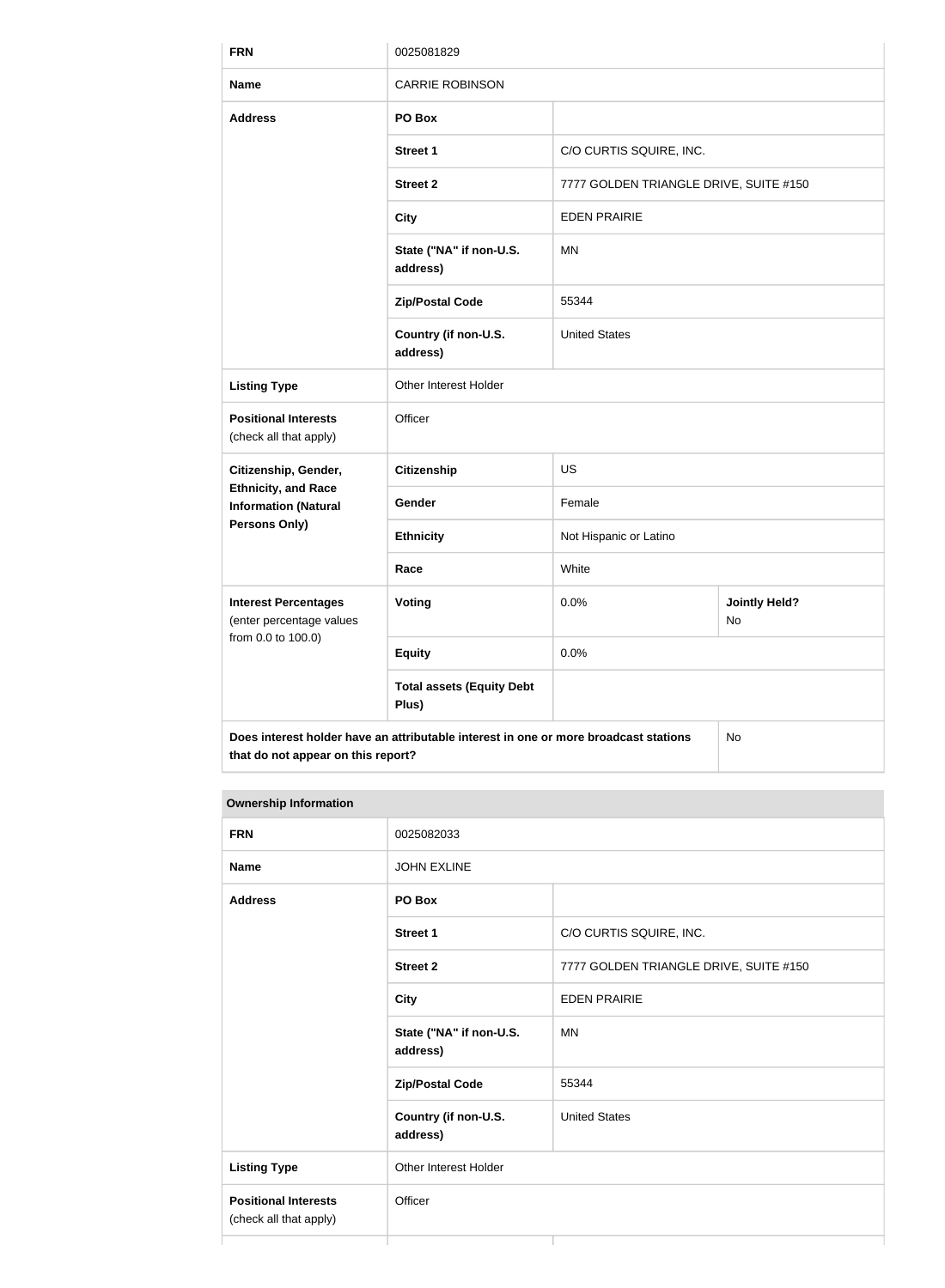| Citizenship, Gender,<br><b>Ethnicity, and Race</b><br><b>Information (Natural</b><br><b>Persons Only)</b>                  | <b>Citizenship</b>                                                                  | <b>US</b>              |                            |  |
|----------------------------------------------------------------------------------------------------------------------------|-------------------------------------------------------------------------------------|------------------------|----------------------------|--|
|                                                                                                                            | Gender                                                                              | Male                   |                            |  |
|                                                                                                                            | <b>Ethnicity</b>                                                                    | Not Hispanic or Latino |                            |  |
|                                                                                                                            | Race                                                                                | White                  |                            |  |
| <b>Interest Percentages</b><br>(enter percentage values<br>from 0.0 to 100.0)                                              | <b>Voting</b>                                                                       | 0.0%                   | <b>Jointly Held?</b><br>No |  |
|                                                                                                                            | <b>Equity</b>                                                                       | 0.0%                   |                            |  |
|                                                                                                                            | <b>Total assets (Equity Debt</b><br>Plus)                                           |                        |                            |  |
| Does interest holder have an attributable interest in one or more broadcast stations<br>that do not appear on this report? |                                                                                     | No.                    |                            |  |
|                                                                                                                            |                                                                                     |                        |                            |  |
|                                                                                                                            | (b) Respondent certifies that any interests, including equity, financial, or voting |                        | Yes                        |  |

| (c) Does the Respondent or any reported interest holder<br>hold an attributable interest in any newspaper entities in<br>the same market as any station for which this report is<br>filed, as defined in 47 C.F.R. Section 73.3555?                                                                                                                                                                                                                                                                                                                                                                                                              | No |
|--------------------------------------------------------------------------------------------------------------------------------------------------------------------------------------------------------------------------------------------------------------------------------------------------------------------------------------------------------------------------------------------------------------------------------------------------------------------------------------------------------------------------------------------------------------------------------------------------------------------------------------------------|----|
| If "Yes," provide information describing the interest(s), using<br>EITHER the subform OR the spreadsheet option below.<br>Respondents with a large number (50 or more) of entries to<br>submit should use the spreadsheet option.                                                                                                                                                                                                                                                                                                                                                                                                                |    |
| NOTE: Spreadsheets must be submitted in a special XML<br>Spreadsheet format with the appropriate structure that is<br>specified in the documentation. For instructions on how to<br>use the spreadsheet option to complete this question<br>(including templates to start with), please Click Here.                                                                                                                                                                                                                                                                                                                                              |    |
| If using the subform, leave the percentage of total assets<br>(Equity Debt Plus) field blank for an interest holder unless<br>that interest holder has an attributable interest in the<br>newspaper entity solely on the basis of the Commission's<br>Equity Debt Plus attribution standard, 47 C.F.R. Section<br>73.3555, Note 2(i). If using an XML Spreadsheet, enter "NA"<br>into the percentage of total assets (Equity Debt Plus) field<br>for an interest holder unless that interest holder has an<br>attributable interest in the newspaper entity solely on the<br>basis of the Commission's Equity Debt Plus attribution<br>standard. |    |
| The Respondent must provide an FCC Registration Number<br>for each interest holder reported in response to this<br>question. Please see the Instructions for detailed information<br>and guidance concerning this requirement.                                                                                                                                                                                                                                                                                                                                                                                                                   |    |

**(d) Are any of the individuals listed as an attributable interest holder in the Respondent married to each other or related to each other as parentchild or as siblings?** Yes

If "Yes," provide the following information for each such the relationship.

**interests, not reported in this filing are non-attributable.**

If "No," submit as an exhibit an explanation.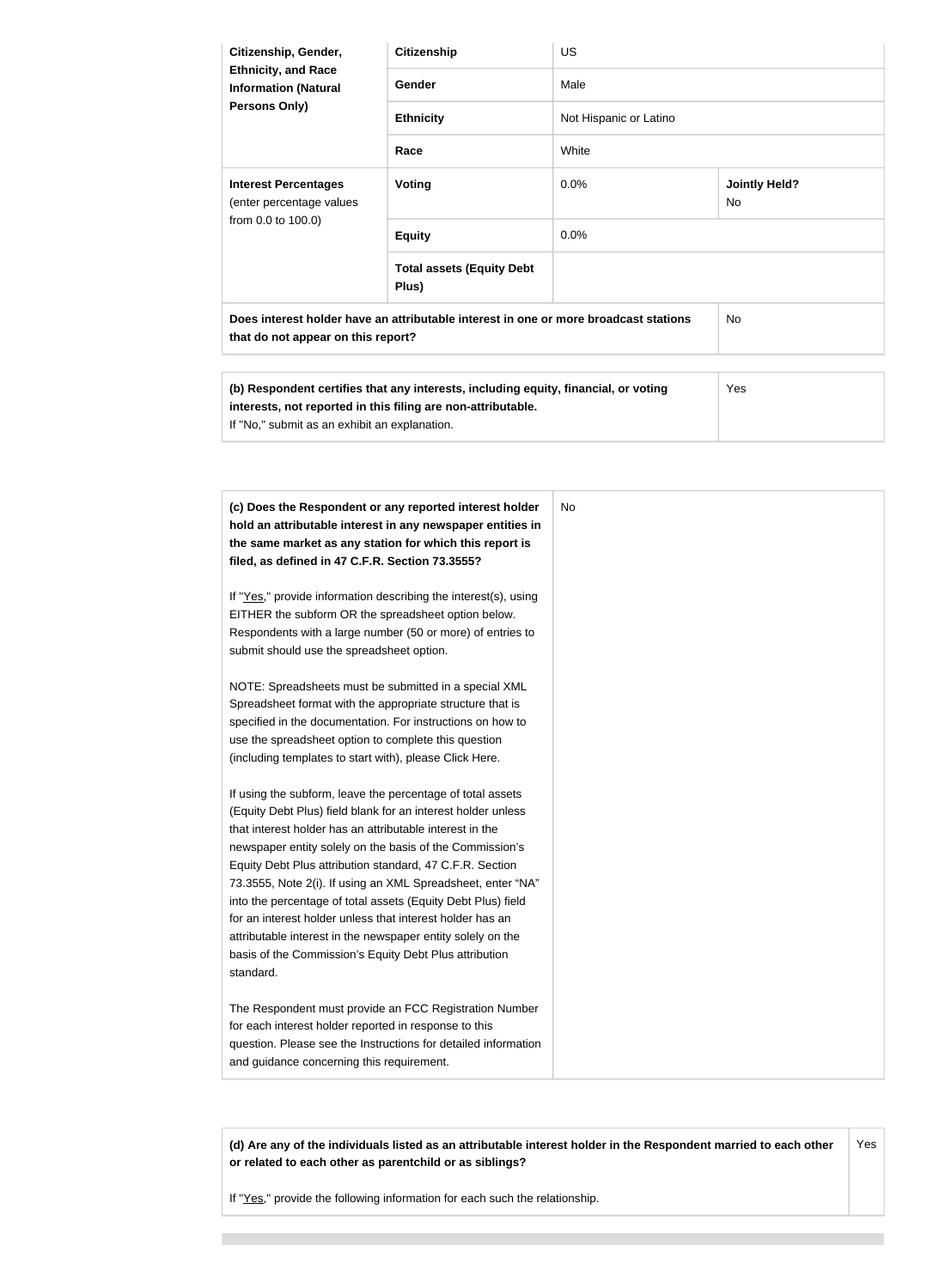#### **Family Relationships**

| <b>FRN</b>   | 0015199094 | <b>Name</b> | DAVID B KUNIN        |
|--------------|------------|-------------|----------------------|
| <b>FRN</b>   | 0015199144 | <b>Name</b> | <b>JAMES T KUNIN</b> |
| Relationship | Siblings   |             |                      |

#### **Family Relationships**

| . .          |            |             |                |  |
|--------------|------------|-------------|----------------|--|
| <b>FRN</b>   | 0015199094 | <b>Name</b> | DAVID B KUNIN  |  |
| <b>FRN</b>   | 0015199045 | <b>Name</b> | ANDREW P KUNIN |  |
| Relationship | Siblings   |             |                |  |

#### **Family Relationships**

| <b>FRN</b>   | 0025081548   | <b>Name</b> | ANITA KUNIN     |
|--------------|--------------|-------------|-----------------|
| <b>FRN</b>   | 0015199177   | <b>Name</b> | WILLIAM E KUNIN |
| Relationship | Parent/Child |             |                 |

# **Family Relationships**

| <b>FRN</b>   | 0025081548   | <b>Name</b> | ANITA KUNIN   |
|--------------|--------------|-------------|---------------|
| <b>FRN</b>   | 0015199094   | <b>Name</b> | DAVID B KUNIN |
| Relationship | Parent/Child |             |               |

### **Family Relationships**

| $\sim$       |              |             |                |
|--------------|--------------|-------------|----------------|
| <b>FRN</b>   | 0025081548   | <b>Name</b> | ANITA KUNIN    |
| <b>FRN</b>   | 0015199045   | <b>Name</b> | ANDREW P KUNIN |
| Relationship | Parent/Child |             |                |

# **Family Relationships**

| <b>FRN</b>   | 0025081548   | <b>Name</b> | ANITA KUNIN   |
|--------------|--------------|-------------|---------------|
| <b>FRN</b>   | 0015199144   | <b>Name</b> | JAMES T KUNIN |
| Relationship | Parent/Child |             |               |

#### **Family Relationships**

| <b>FRN</b>   | 0015199177 | <b>Name</b> | <b>WILLIAM E KUNIN</b> |
|--------------|------------|-------------|------------------------|
| <b>FRN</b>   | 0015199094 | <b>Name</b> | DAVID B KUNIN          |
| Relationship | Siblings   |             |                        |

#### **Family Relationships**

| <b>FRN</b>   | 0015199177 | <b>Name</b> | <b>WILLIAM E KUNIN</b> |
|--------------|------------|-------------|------------------------|
| <b>FRN</b>   | 0015199045 | <b>Name</b> | ANDREW P KUNIN         |
| Relationship | Siblings   |             |                        |

#### **Family Relationships**